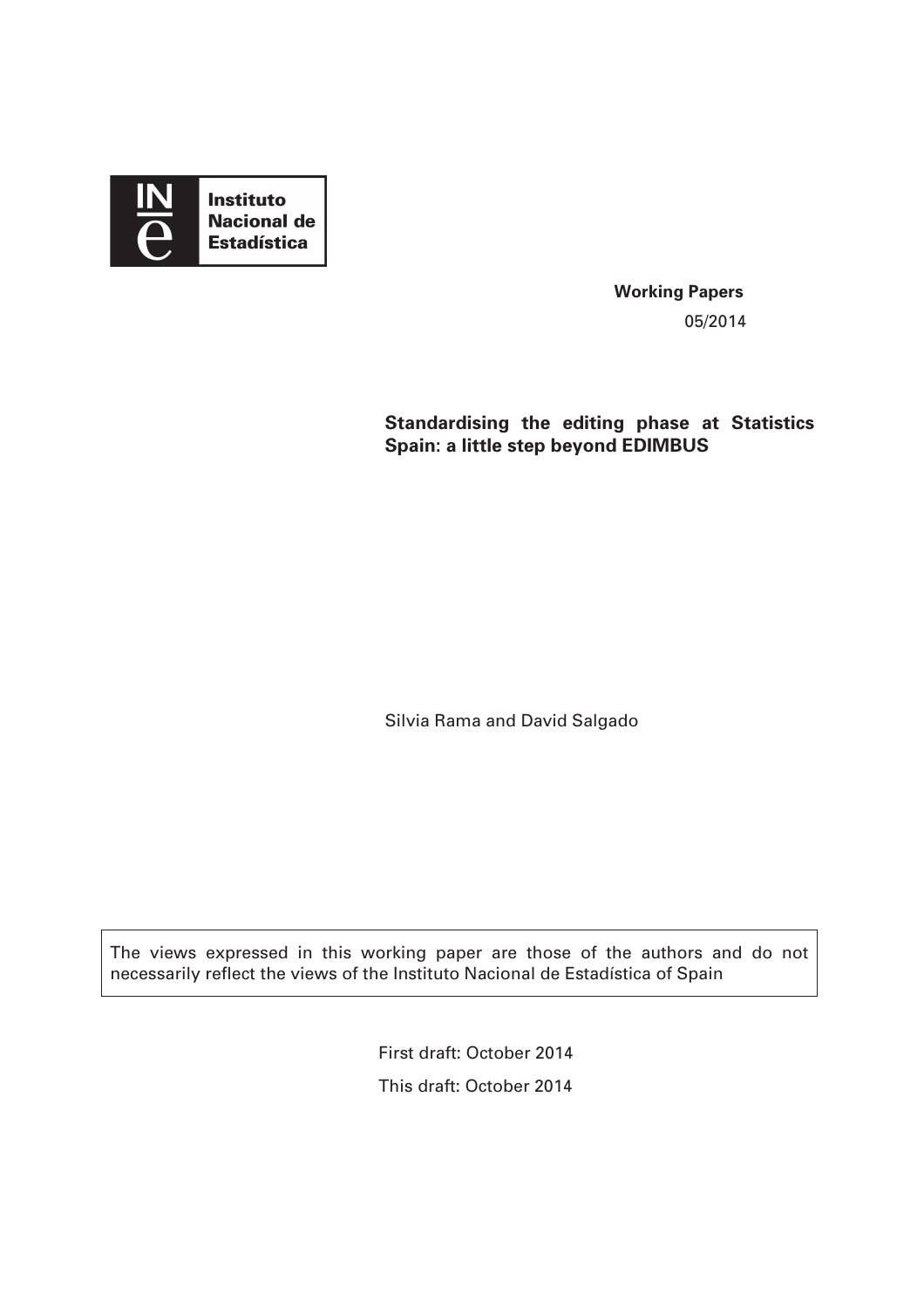# **Standardising the editing phase at Statistics Spain: a little step beyond EDIMBUS**

#### **Abstract**

We propose a slight generalization of the generic EDIMBUS editing and imputation strategy based on the notion of statistical production function and the inclusion of editing during data collection therein. Some first consequences are introduced such as the parametrization of the strategy in terms of the amount of cross-sectional information available for the execution of these functions and a minimal set of specification rules for them (already present in the literature). Also, we pose specific examples of the editing function whose goal is the selection of units for interactive editing so as to optimise resources. The whole proposal fits within the efforts for the modernisation of the statistical production process conducted at Statistics Spain.

#### **Keywords**

Editing strategy, EDIMBUS strategy, production function

#### **Authors and Affiliations**

S. Rama and D. Salgado

S.G. Metodología y Desarrollo de la Producción Estadística

Instituto Nacional de Estadística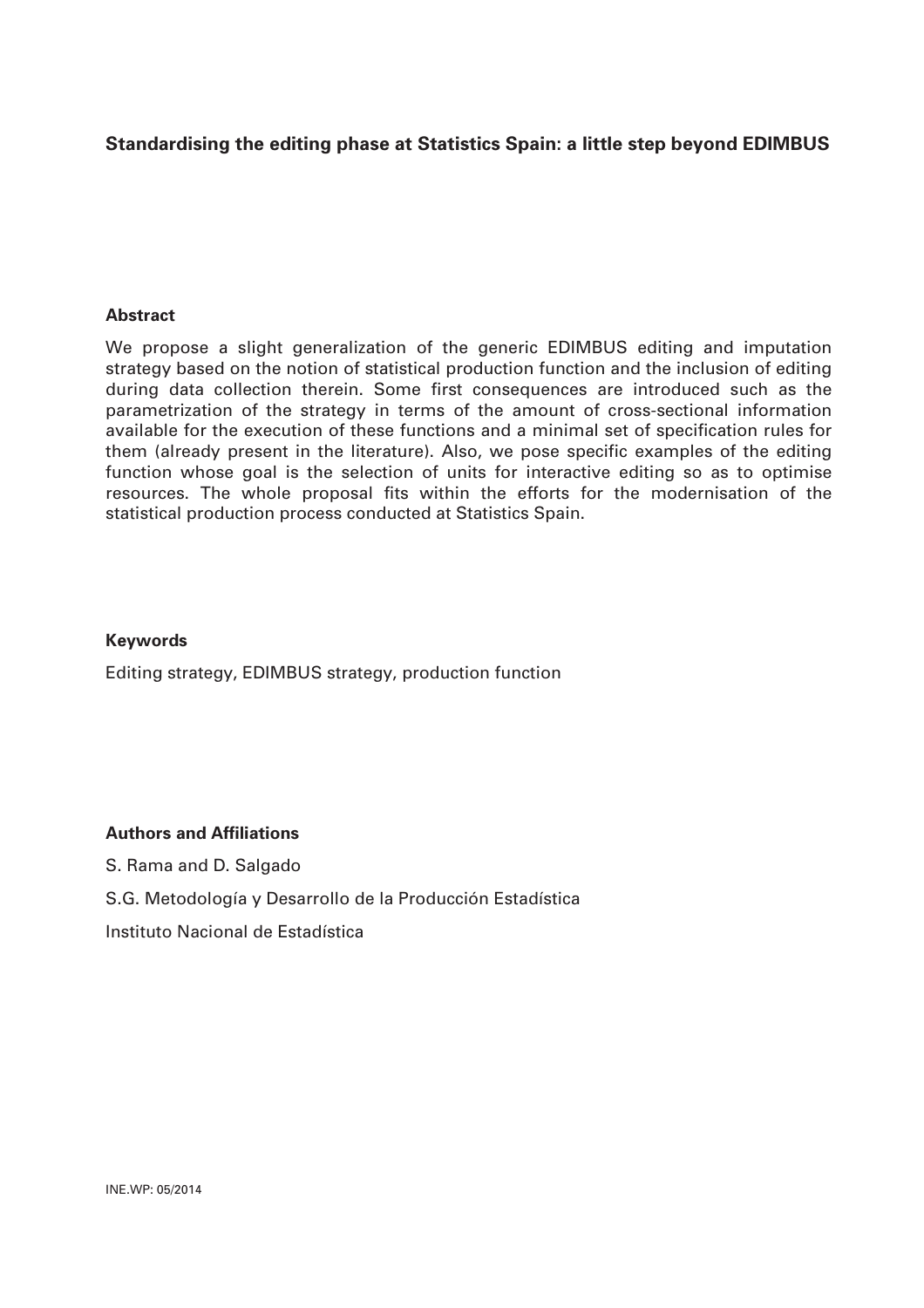# Standardising the editing phase at Statistics Spain: a little step beyond EDIMBUS

S. Rama and D. Salgado S.G. Metodología y Desarrollo de la Producción Estadística Instituto Nacional de Estadística Paseo de la Castellana, 183 28046 Madrid (Spain)

#### **Abstract**

We propose a slight generalization of the generic EDIMBUS editing and imputation strategy based on the notion of statistical production function and the inclusion of editing during data collection therein. Some first consequences are introduced such as the parametrization of the strategy in terms of the amount of cross-sectional information available for the execution of these functions and a minimal set of specification rules for them (already present in the literature). Also, we pose specific examples of the editing function whose goal is the selection of units for interactive editing so as to optimise resources. The whole proposal fits within the efforts for the modernisation of the statistical production process conducted at Statistics Spain.

## **1 Introduction**

Recently, Statistics Spain has decided to redesign the editing and imputation (E&I) strategies of its surveys to pursue gains in cost effectiveness and an amelioration of response burden, thus also possibly impinging on timeliness while keeping accuracy in the estimates. This decision was partially adopted as a consequence of the results of a pilot experience (López-Ureña et al.,  $2013, 2014$ ) on the application of the optimization approach to selective editing (Arbués et al., 2013) developed at Statistics Spain.

This pilot experience did not take into account necessary aspects for the standardisation of the new proposal. The present paper presents the general lines along which the standardisation of the editing phase is being undertaken to implement the redesigned E&I strategies across different surveys. The key goal is to bring together the top-down view proffered by general standards such as both the GSBPM (UNECE, 2013a) and the GSIM (UNECE, 2013b) and the unavoidable set of day-to-day tasks comprising the production process. In this regard we share the view that the notion of statistical production function (Pannekoek et al., 2013) is an excellent tool to connect both extremes. Hereafter a statistical production function is understood precisely as the set of tasks to be executed to carry out (a phase of) the statistical production process.

Furthermore, in the editing phase realm, we recognize the generic E&I strategy proposed in the EDIMBUS manual (EDIMBUS, 2007) as a first major step in this direction, especially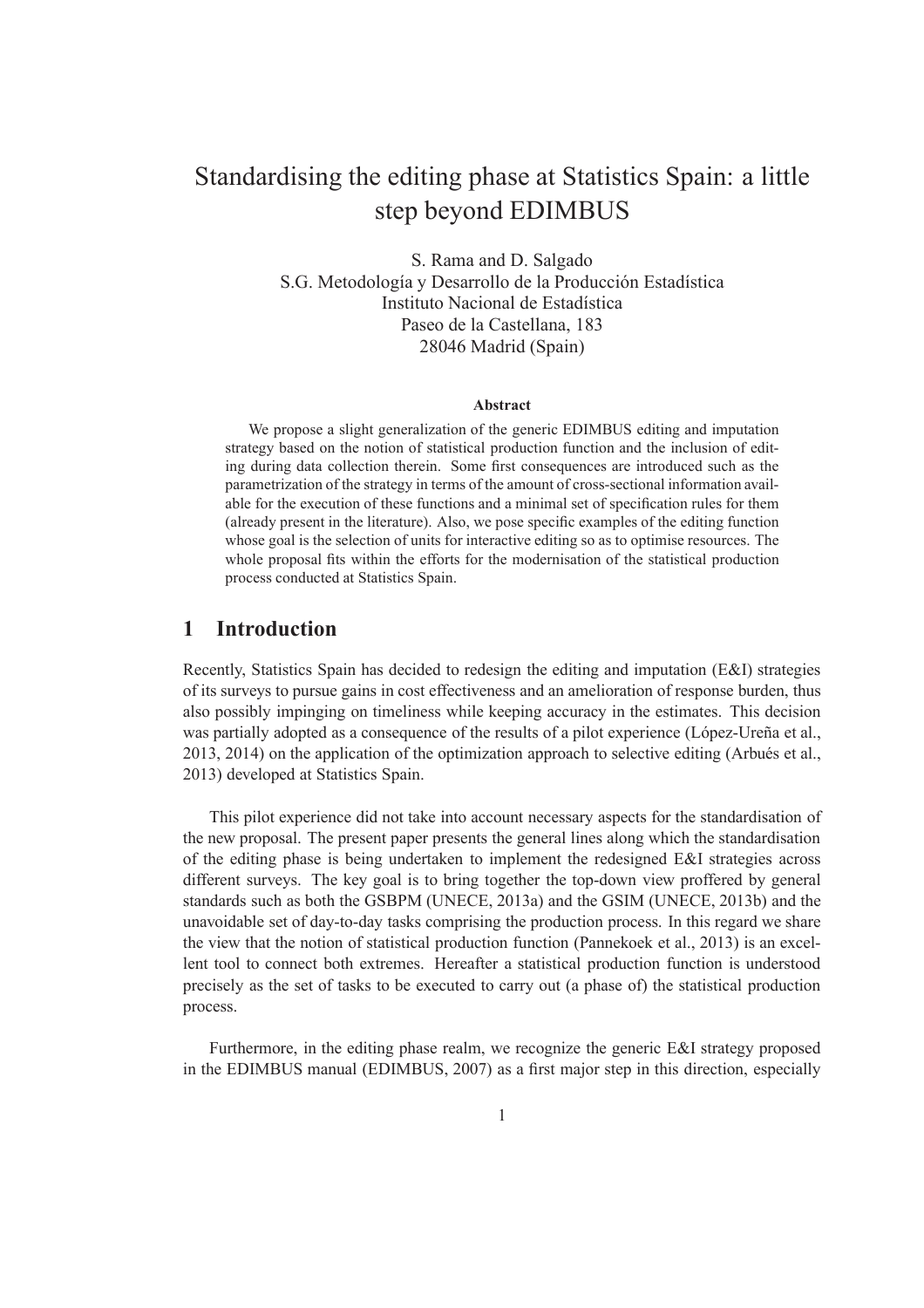within the harmonization of the European Statistical System. This generic strategy comprises several E&I modalities (de Waal, 2009) which as a matter of fact can be somewhat understood as large standard process steps (Camstra and Renssen, 2011).

We propose an extension of the generic EDIMBUS E&I strategy to fully-fledged embrace both the notion of production function and the new modality of editing during collection. Regarding the first goal we need to introduce a parametrisation of the E&I strategy which will allow us to decompose it into clearly identifiable editing functions. Regarding the second goal we need to take into account the new features brought in by this new data editing modality and the great degree of integration of distinct production functions as already pointed out by Pierzchala (1990). Lastly, we describe in detail the unit selection functions within this scheme. These are indeed the editing functions being used at Statistics Spain to streamline the data editing phase. In particular this extended strategy has been used to implement the Business Turnover Index survey and the Retail Trade Indices and, as of this writing, it is currently being implemented in the Industrial Price survey and the Export and Import Price Indices for Industrial Products survey.

The paper is organized as follows. In section 2 we describe the proposed parametrisation of E&I strategies and its motivation. In section 3 we describe our proposal to extend the generic EDIMBUS strategy, including the editing during collection phase and the decomposition in terms of parameterised editing functions. In section 4 we concentrate on a standardised description of E&I strategies and the unit selection functions which we are using to streamline the editing phase at Statistics Spain. We close with some conclusions in section 5.

## **2 Parametrisation of the E&I strategy**

In order to neatly choose a specific function to be executed at each step of the E&I strategy we firstly need to parameterise the latter. As in other phases of the whole statistical production process we recognise the available information as a key tool to execute the different tasks. By available information we mean any sort of information which can be used to optimise the execution of a task. For example, when editing data of a given unit in a given survey, it will embrace the information about both that particular unit and all related units at present and past time periods in that or other surveys or related directories. We propose to parameterise the E&I strategies around this notion of available information.

To this end we shall consider three dimensions of the available information: (i) longitudinal, (ii) cross-sectional and (iii) multivariate. By longitudinal we mean the value of variables for each unit in previous time periods. This implicitly assumes that the survey is periodical. In other cases we always have the possibility to consider a certain level of aggregation into larger domains. By cross-sectional we refer to the information stemming out from the whole sample at the current period. Finally, by multivariate we signify the information arising from the multidimensional character of the survey (usually several variables are investigated with the same questionnaire).

With this in mind, we introduce a first parameter  $n_{col} = 0, 1, \ldots, n$  which denotes the number of questionnaires collected up to the time point of execution of the function under considera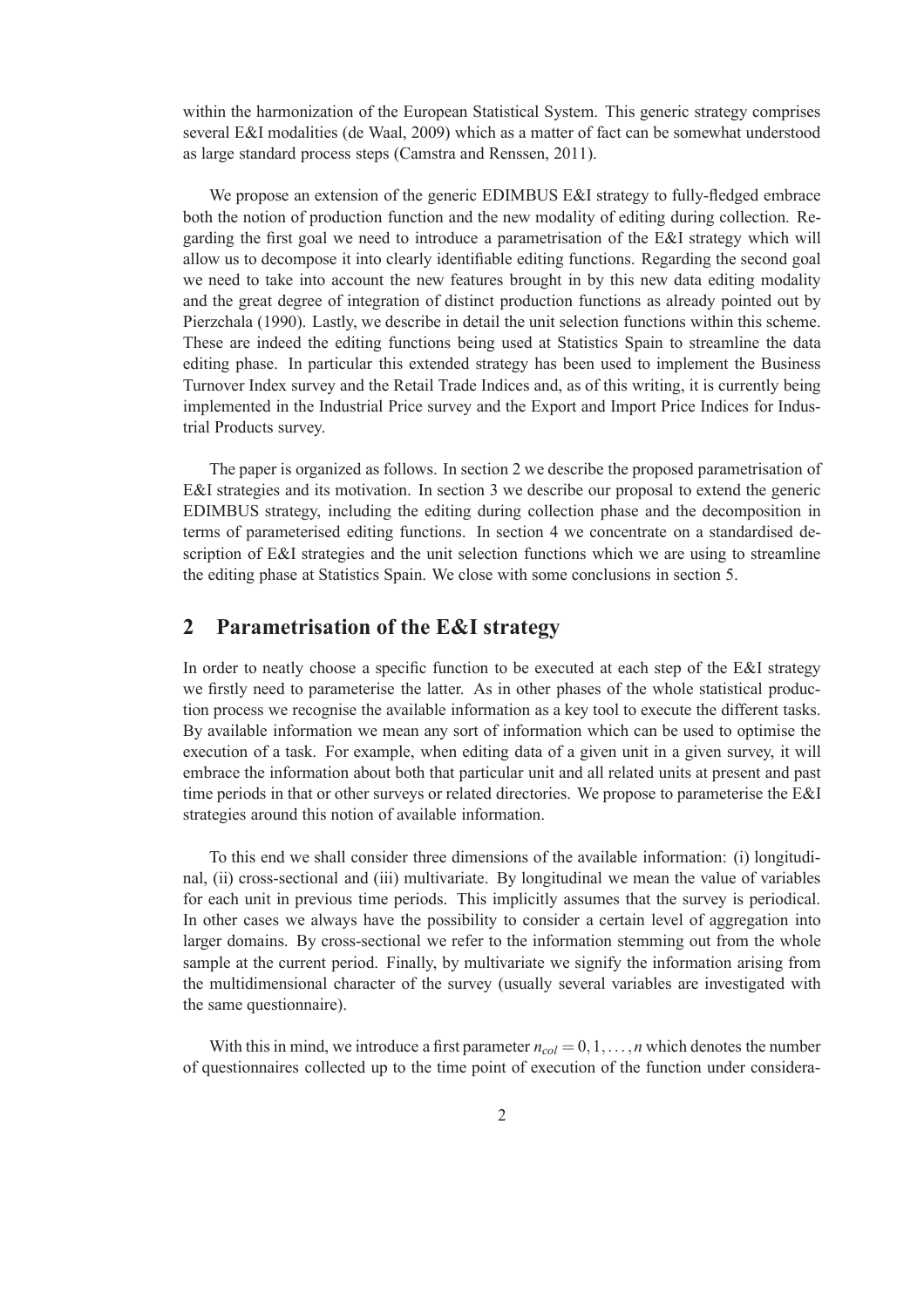tion. Notice that this parameter gives an indirect measure of the time passed from the starting instant of the strategy to the execution of the current function. However, more often than not a questionnaire undergoes a second editing cycle (Granquist, 1997), thus we introduce a second parameter  $n_{\text{cyc}}^{(k)} = 0, 1, 2, \ldots$  for each unit  $k \in \{1, \ldots, n\}$ . This parameter denotes the number of editing cycles which unit *k* has undergone. Parallelly we shall denote by *ncyc* the number of cycles that the whole sample has undergone. In other terms,  $n_{cyc} = m$  if  $n_{cyc}^{(k)} \ge m$  for all  $k \in s$ .

Observe that again all parameters  $n_{cyc}^{(k)}$  and  $n_{cyc}$  give an indirect measure of the execution time of the whole strategy up to this point. It is clear that the lesser the parameter values are, the more efficient the strategy will be provided that the accuracy is guaranteed.

With this set of parameters, editing functions upon questionnaire *k* will be specified by FunctionName( $n_{col}$ , $n_{cyc}^{(k)}$ , $n_{cyc}$ ) whereas those upon the whole sample *s* will be denoted by FunctionName(*ncol* ,*ncyc*). A whole E&I strategy will be completely described when each editing function FunctionName is clearly specified for each possible set of values of the parameters  $n_{col}$ ,  $n_{cyc}^{(k)}$ ,  $n_{cyc}$ .

Indirectly this entails the creation of a library of editing functions among which to choose the specific function at each step. A useful taxonomy for this library is already given by Pannekoek et al. (2013). However, instead of specific functions, we will focus on categories of particular functions. For example, instead of using the name of a particular algorithm of automatic data editing, we shall use the generic function AutoEI to embrace any of these functions. In practice, when describing a particular E&I strategy of a given survey we ultimately need to specify the concrete editing function to use. In the next section we propose the categories of editing functions which we shall use in describing the generic strategy.

## **3 An extended generic E&I strategy**

The starting point of our proposal is the generic EDIMBUS strategy itself. This generic strategy is given in some more detail by de Waal et al. (2011). However for our purposes we retain the original description (see figure 1). This strategy is an extraordinary tool to organize the editing phase, but to introduce the proposed extension some points deserve a deeper analysis.

Firstly, as the EDIMBUS manual states itself, the original strategy is intended only for the post data capture stage. In our opinion, a streamlined version of E&I strategies should also comprise input editing, that is, editing performed during data collection, including all previous necessary activities to carry it out. This points towards the integration of production functions already underlined by e.g. Pierzchala (1990). Thus we shall also consider editing during collection.

Secondly, the decomposition of the strategy depicted in figure 1 revolves around the historical modalities of data editing (de Waal, 2009), namely, interactive, automatic, selective and macro editing. However, for the adoption of production functions, this decomposition is not detailed enough, since it does not specify if the tasks regard an individual questionnaire or the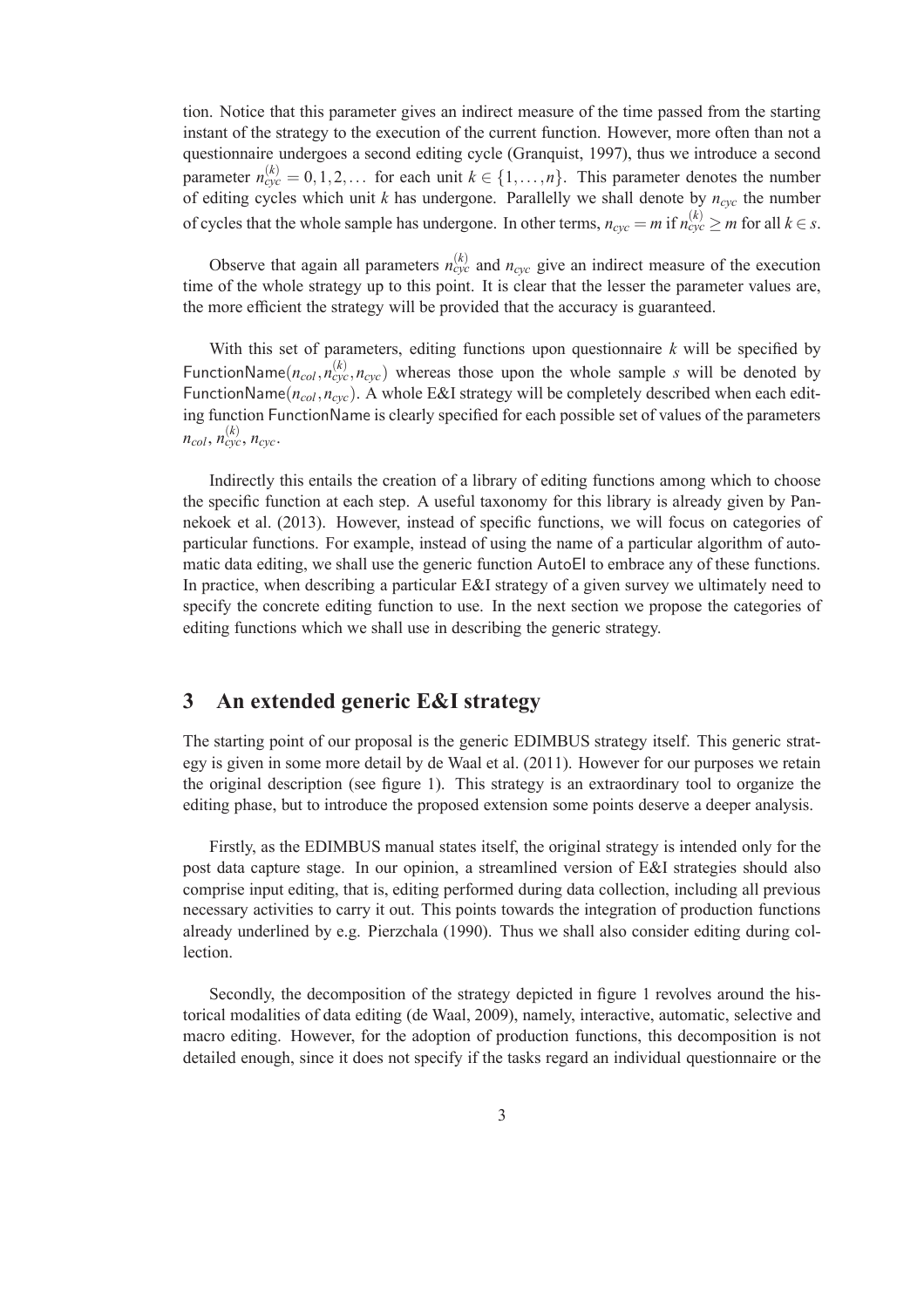

Figure 1: Original generic EDIMBUS strategy (EDIMBUS, 2007).

whole sample or a subset thereof. Thus in the extended version we will specify whether a particular function is to be applied upon an individual unit or upon a set of units.

Thirdly, being important as they are, we claim that the sheer historical modalities are not fully appropriate as categories of editing activities within a strategy. Instead, we propose the following categories, very close to those already contained in the EDIMBUS strategy:

- 1. Editing during collection, which we will denote by the generic function EditColl. This family of functions refers to any modality of editing during the collection of data. A first natural classification of these functions can be undertaken by distinguishing them through the collection mode, i.e. CAPI, CATI, CAWI, mail, etc. or using any layered classification of these modes (see e.g. Biemer and Lyberg (2003)).
- 2. Interactive editing and imputation, which we will denote by the generic function InterEI. It embraces all those editing and imputation functions in the interactive editing modality (de Waal, 2009; de Waal et al., 2011). A further decomposition is hard given the varieties of course of action under this modality.
- 3. Automatic editing and imputation, which we will denote by the generic function AutoEI. It comprises all those editing and imputation functions in the automatic editing modality (de Waal, 2009; de Waal et al., 2011). Again, the increasing varieties of algorithms to perform these tasks (de Waal et al., 2011) indicates a high degree of complexity in the classification of this family.
- 4. Selection of units, which we will denote by the generic function UnitSelection. It refers to those tasks committed to decide whether a unit is considered influential or not. Equivalently, in more general terms, this function will determine whether the unit will enter into the interactive editing modality or into the automatic editing modality. We shall describe in detail three of these functions in section 4.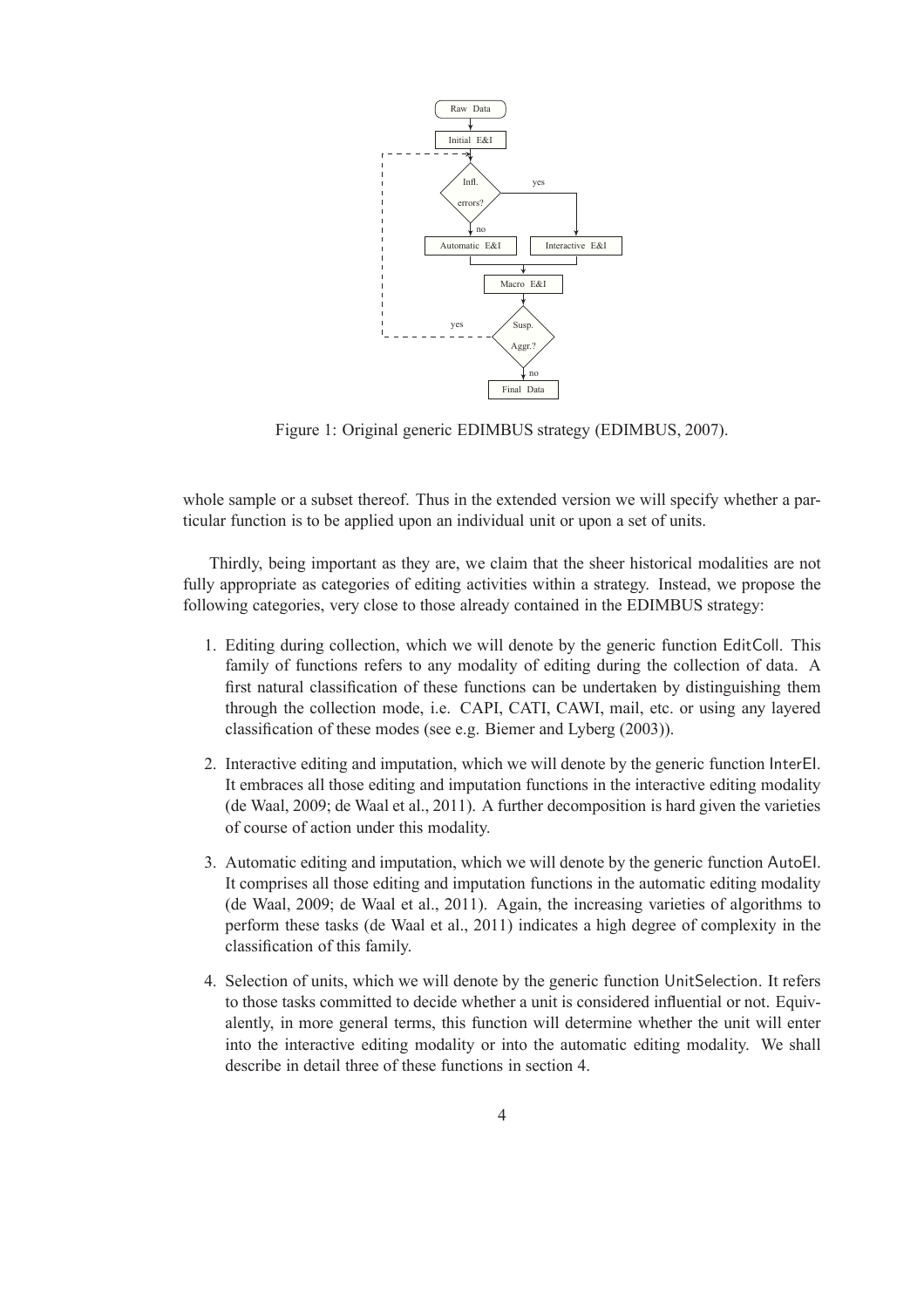5. Validation, which we will denote by the generic function Validation. This family encompasses all tasks dedicated to validate the data set as a valid final microdata set to be passed to the next production phase.

There exist subtle differences between these generic functions and those derived from the historical modalities in the original EDIMBUS strategy. To begin with, we have dropped out the initial E&I stage which has been substituted by the editing during collection phase. Some of the considerations regarding the initial E&I step (EDIMBUS, 2007) are to be embedded in this new phase. Furthermore, the design of these functions should include those principles and guidelines already appearing in the literature (Nichols et al., 2005).

Next, in our opinion the distinction between micro selective editing and macro editing must be blurred, since they can be considered as the initial and final steps of the same editing process which evolves according to the number of questionnaires already collected. Both the statistical methodology and the data technology will bring in how the progression of the data collection can be exploited for a more efficient data input editing. Notice how this again points towards the integration of production functions. As a consequence of this blurring, we have introduced a generic function whose main result is the selection of a given unit to be subjected to interactive or automatic editing. The specific function to apply in any case is given by the parameters  $n_{col}$ ,  $n_{cyc}^{(k)}$ ,  $n_{cyc}$  introduced in the preceding section. In consonance, we have also dropped out the macro E&I phase.

Finally, the validation stage is equivalent to the determination of whether the computed aggregates are suspicious or not, thus validating the microdata set. Notice that this generic function can be viewed somewhat as a unit selection function to be applied on the whole sample, instead of on an individual unit.

With all these considerations we only need to give the flow of functions to determine the extended version of the strategy. This is depicted in figure 2.

The starting point is the selected sample with the raw data. Then a sequence of functions identified with the name SelEdit is applied upon each individual unit. It comprises several steps. Firstly, at the same time as data are collected, they are subjected to editing during collection. This is denoted by the generic function EditColl. Notice that this must be an ingredient of an integrated production function involving indeed the data entry into the system, the interview and the input editing itself. The specific choice of function depends on the characteristics of the survey. Should the collection mode preclude the editing during collection, this function would reduce to the null function (no task involved).

Next, once the data of the questionnaire *k* are within the system, it must be decided whether the unit *k* is considered influential or not. We will detail instances of this function in the next section. If the unit is selected, then it undergoes interactive editing and imputation indicated under the function InterEI. The particular choice will depend on the number *ncol* of questionnaires already collected and the number  $n_{\text{cyc}}^{(k)}$  of editing cycles which unit *k* has already undergone. The function comprises any possible course of action as respondent recontact, survey data imputation, etc.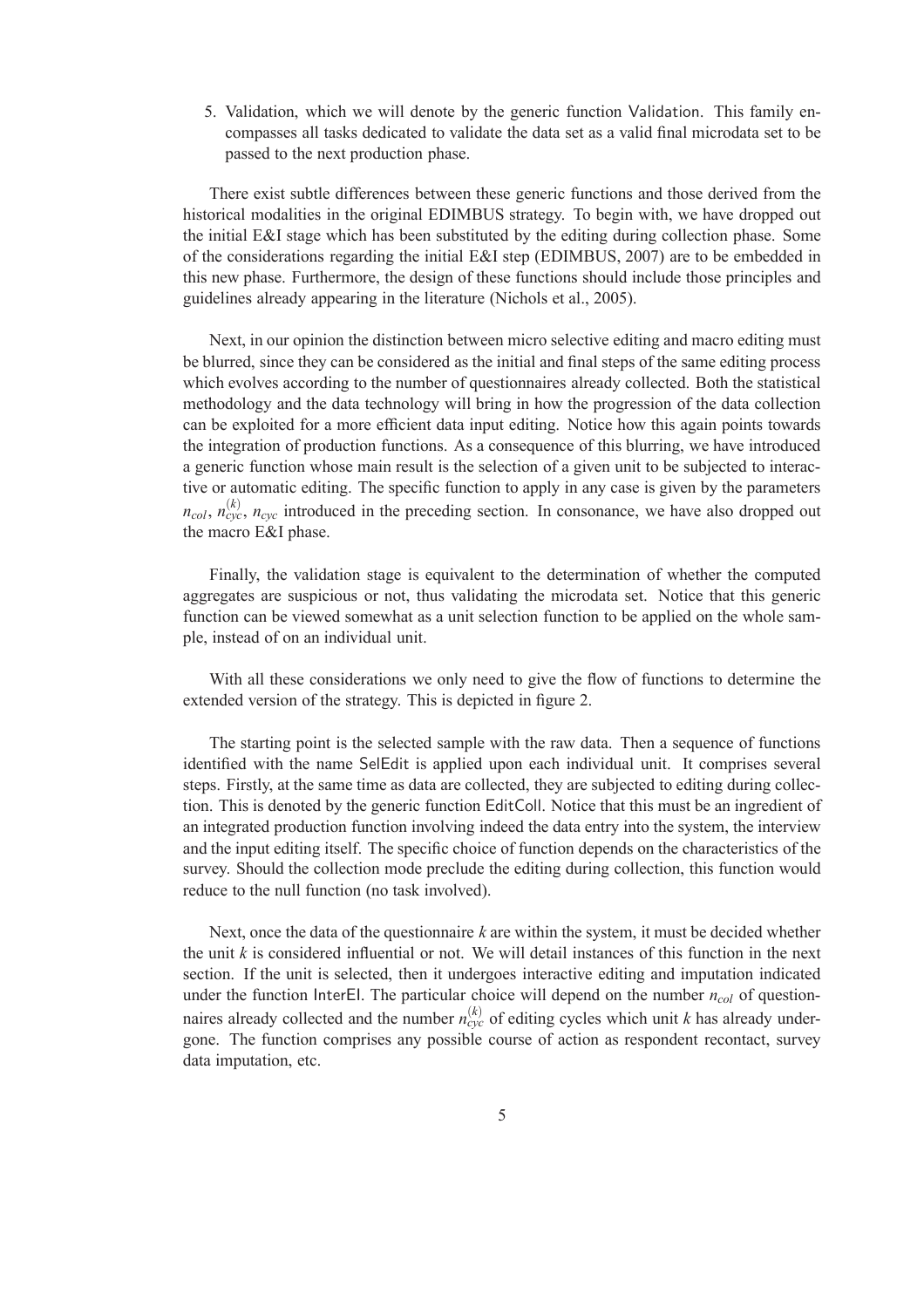

Figure 2: Proposed extended generic strategy.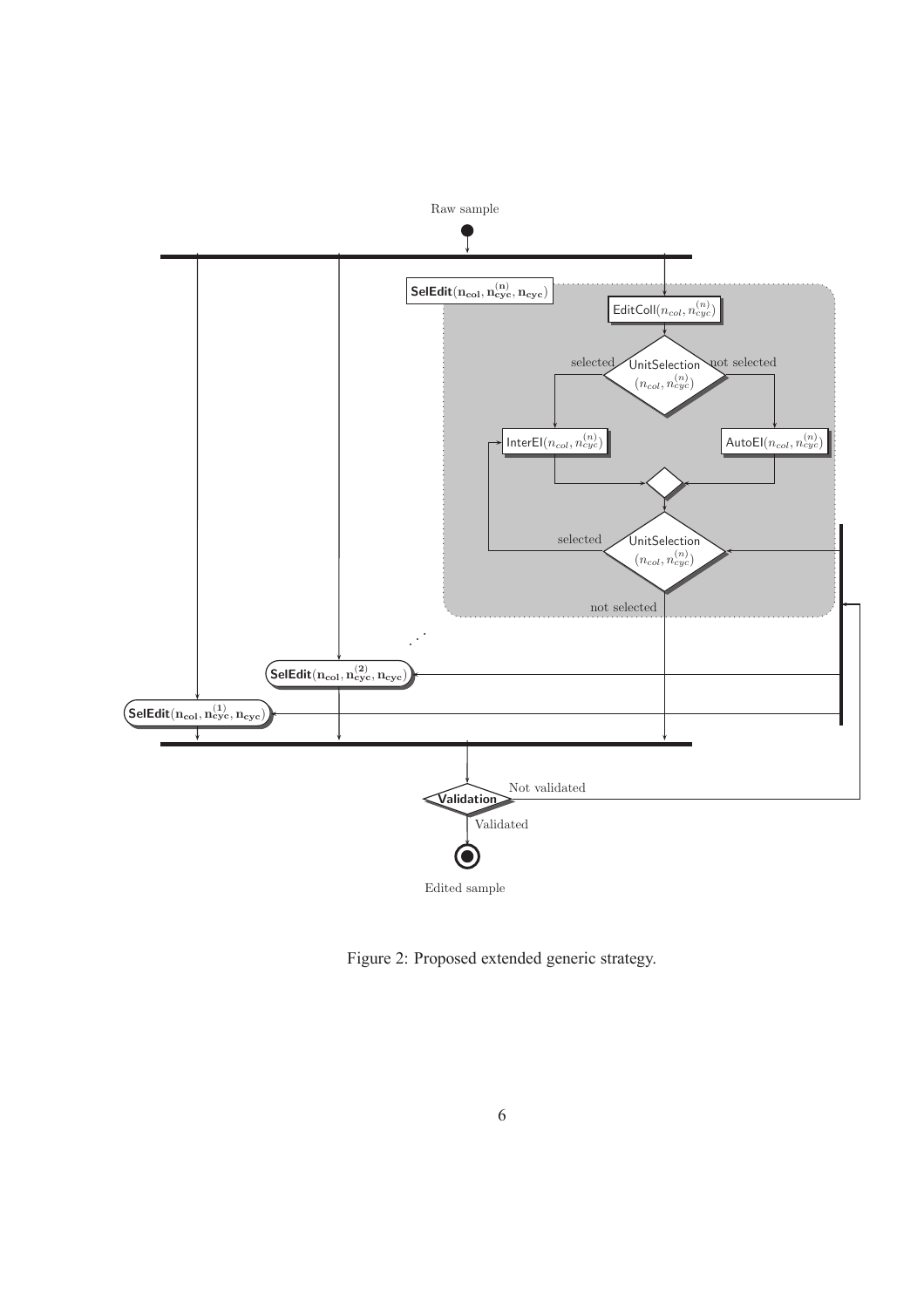If the unit is not selected, then it undergoes automatic editing. Notice that the corresponding function AutoEI is applied upon each unit *k*. However, the application of the function can also make use of all sort of available information such as historical data, collected data for the present realization of the survey and administrative data. This means that, if desirable, the application of the function can be deferred until the optimal amount of information is available.

The next step is the application of a UnitSelection function on unit *k*. The difference with the previous application is the available information which can be exploited to determine if unit *k* is considered influential or not. In particular, this second application is conducted when the cross-sectional information about the complete sample is available. If the unit is selected, then it must undergo interactive editing, now with a different parametrisation. On the contrary, if the unit is not selected, then it must join the rest of units of the sample so that it is subjected to the Validation function.

If the complete sample if validated as a result of the application of the function Validation, we are done and we have the final validated microdata set. On the contrary, if the sample is not validated, then each unit *k* must undergo a UnitSelection function to decide whether it must enter into interactive editing or not. This sequence of steps is repeated thus incrementing the number of editing cycles until the sample is finally validated.

# **4 Standardising E&I strategies at Statistics Spain**

As described above, the extended generic E&I strategy depicted in figure 2 only contains toplevel editing functions. This is but a very first step to standardise the data editing phase: a complete library of specific functions remains to be elaborated so that they can be neatly identified and chosen for every step of the execution of the strategy in actual production conditions for every possible survey. Furthermore, this library should comply with some (preferrably internationally agreed) standards.

Clearly, this is a huge exercise (which nonetheless should begin with the very first step). At Statistics Spain, under the need for streamlining the production process and optimising resources, we have concentrated on the UnitSelection functions. Upon the basis of the experience pilot described by López-Ureña et al.  $(2014)$ , we have defined three (families of) unit selection functions based on the optimization approach to selective editing (Arbués et al., 2013) and the so-called *interval-distance* edit (López-Ureña et al., 2013, 2014).

The whole approach pursues to unify the selection of units under the same theoretical framework: an optimization problem derived from general principles to execute the data editing phase (Arbués et al., 2013). Under this approach the selection of units can be viewed as the result of a resource-consumption minimization problem posed according to the progression of the data collection process. So far, the methodology (Arbués et al., 2013) has proven the input and output editing to be possibly conceived as the initial and final steps, respectively, of the editing process according to the completion of the data collection.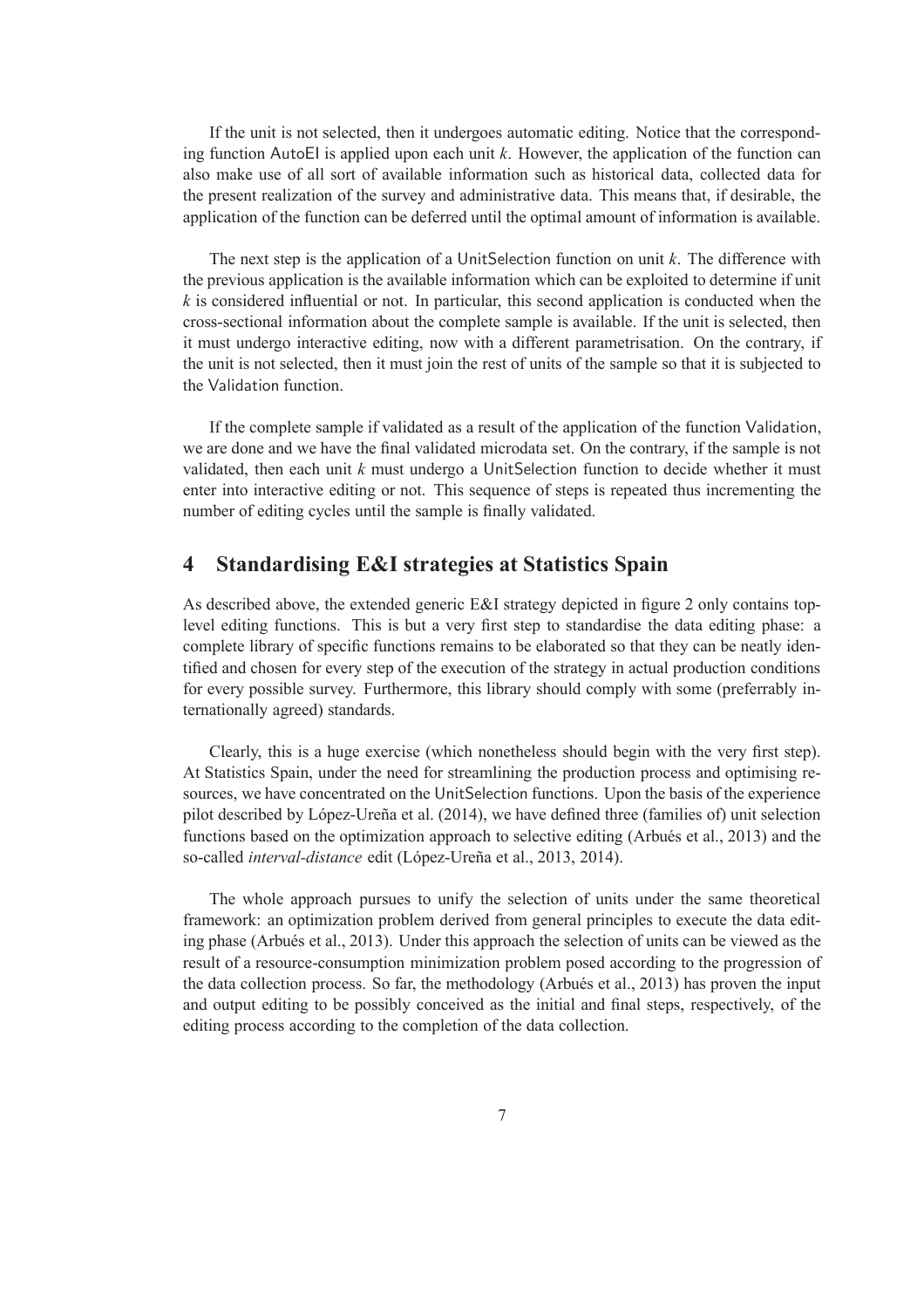On the one hand, when no cross-sectional information is actually used to perform the selection of units (i.e., in input editing conditions), we are under the stochastic optimization approach by which a unit *k* is selected if

$$
S_k = \sum_{q=1}^{Q} \lambda_q^* M_{kk}^{(q)} > 1
$$

where  $\lambda_q^*$  are Lagrange multipliers obtained by solving an auxiliary optimization problem  $P^*$ and  $M_{kk}^{(q)}$  are conditional moments of the measurement error associated to the estimator  $\hat{Y}^{(q)}$ ,  $q = 1, \ldots, Q$  (Arbués et al., 2012, 2013). Thus, this stochastic optimization approach produces global score functions with an implicit threshold value. We detail this family of functions in section 4.1. Apart from this linear form, more possible combinations of error moments are under study (Salvador and Salgado, 2014).

The auxiliary optimization problem  $P^*$  can only be solved so far using a general optimization routine (Arbués et al., 2012), which is not appropriate for our current production conditions. Thus more research is being conducted in order to propose a specific numeric algorithm to solve this problem so that it can be implemented both in SAS and R (Salvador and Salgado, 2014).

In the meantime, both for the pilot experience described by López-Ureña et al.  $(2013, 2014)$ and for the short-term business statistics whose E&I strategies are, as of this paper writing, under the redesign programme at Statistics Spain, a so-called *interval-distance* edit is being used instead. It comprises (i) a validation interval  $I_k^{(qt)} = [I_k^{(qt)}]$  $u_k^{(qt)}, u_k^{(qt)}$  $\binom{q(t)}{k}$  for each variable  $y^{(q)}$  under editing control, each unit  $k \in s$  and the current time period *t*, (ii) a distance type  $d_k = 1, 2, 3$ determining a corresponding distance function  $d_k(I_k^{(qt)})$  $\mathcal{Y}_k^{(qt)}, \mathcal{Y}_k^{(qt,obs)}$  $\binom{(qt,obs)}{k}$  between the interval  $I_k^{(qt)}$  $\binom{q}{k}$  and the variable value  $y_k^{(qt, obs)}$  $k$ <sup>(*qt,obs*)</sub> collected in the questionnaire, and (iii) a threshold value  $t_k^{(qt)}$ </sup>  $\int_k^{(q)}$ . If  $d_k(I_k^{(qt)})$  $\mathcal{Y}_k^{(qt)}, \mathcal{Y}_k^{(qt,obs)}$  $\binom{(qt,obs)}{k} > t_k^{(qt)}$  $f_k^{(q)}$  for any  $q = 1, \ldots, Q$ , then unit *k* is selected. In practice, the original intervals  $I_k$  can be redefined to absorb both the distance type and the threshold so that only a final validation interval  $\overline{I}_k$  to check whether  $y_k^{obs} \in \overline{I}_k$  or not is actually needed. In section 4.2 we detail interval-distance functions based on time series.

On the other hand, when the cross-sectional information is actually used from the complete sample (i.e., in output editing conditions), we are under the combinatorial optimization approach by which a unit  $k$  is selected if the solution  $\mathbf{r}^*$  of a derived combinatorial problem is such that  $r_k^* = 0$  (Arbués et al., 2013). However, for actual production conditions, a unit prioritization instead of a unit selection solution may seem more adequate (see Arbués et al. (2013) for a wider discussion). Out of this prioritization the resource availability in the realization of the survey will produce an actual selection of units. In section 4.3 we summarise the selection of units based on the combinatorial optimization approach.

In all the three cases we will follow the recommendations of the Informal Task Force on Metadata Flows (2013) to describe the functions. By and large, we will specify the input data, the input parameters, the output, a metric of the process and a description of the process. This is intended to conform jointly the GSBPM and GSIM standards. Notice that we have introduced a slight generalization since the output can be either a data set (output data) or another function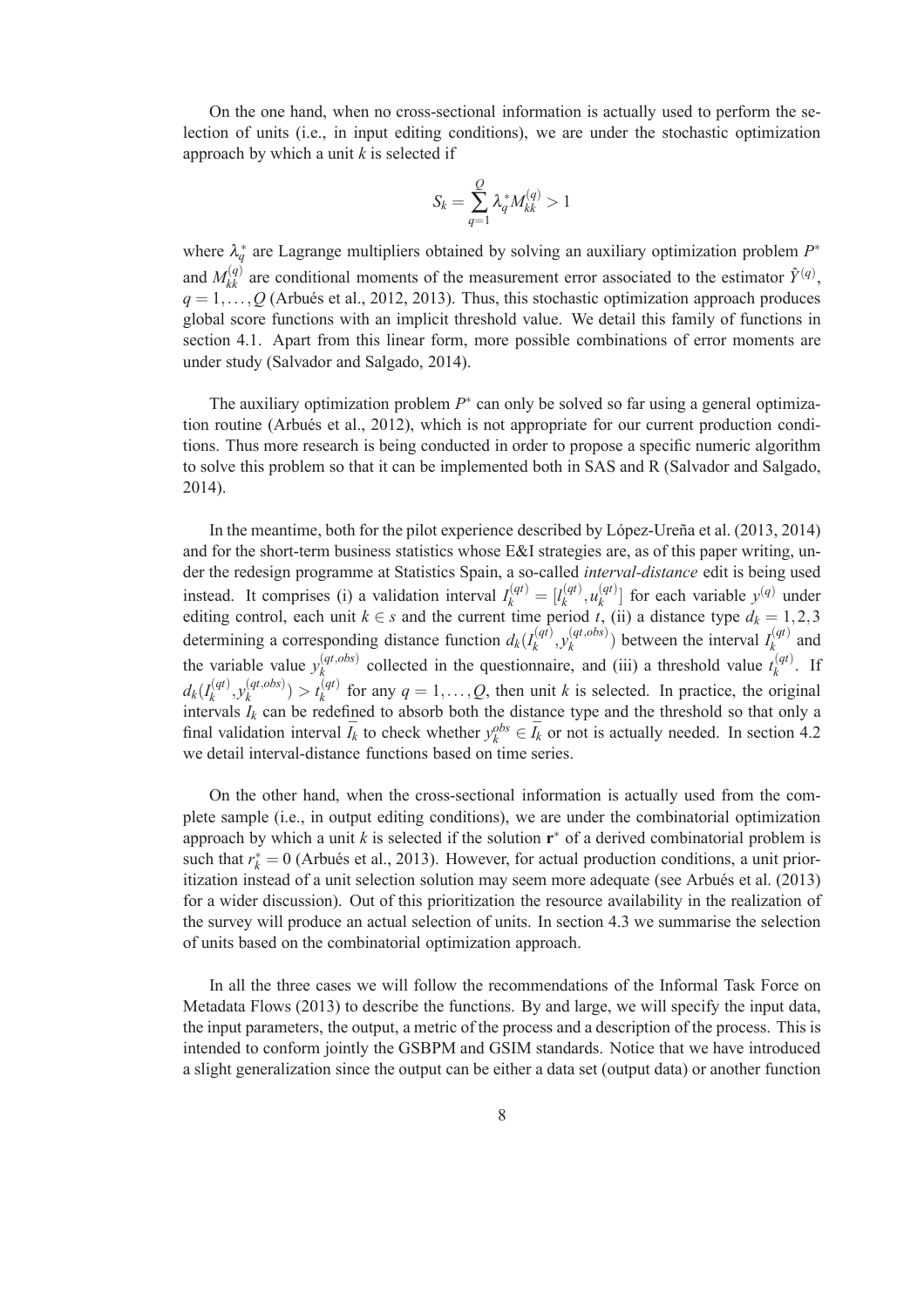(output function). This distinction is also valid for the input parameters, which can be data or functions.

Once the statistical methodology is decided, the standardisation of the E&I strategies at Statistics Spain has been initiated with a standard way to express the whole strategy and each of its conforming edit rules. The fundamental goal is to express the E&I strategy so that each unit (statisticians, IT personnel, data collection and data editing clerks, . . . ) involved in its implementation, execution and maintenance can clearly recognise their corresponding elements of information to play their role in the statistical production process. Additionally, E&I strategies expressed in a standard way and conveniently disseminated contribute to a higher degree of transparency.

As pointed out by Pannekoek et al. (2013), an E&I strategy can be specified by setting out the collection of edits which conform it. Taking this as a starting point, we have begun by describing each edit in a hierarchical fashion. At the top level, we include the following elements:

- Edit name. Each edit must be assigned an identifier so that it can be clearly identified within the whole strategy. In the following, we will denote this edit name by e. However notice that by and large each edit  $\epsilon$  will correspond to a (possibly derived) variable  $y^{(q)}$ under editing control:  $q \leftrightarrow e$ .
- Data collection mode. Possibly there could be defined edits to be applied and/or with parameters depending on the data collection mode, thus each edit should also be specified with the data collection mode upon which it must be applied.
- Edit character. An edit must be hard or soft (de Waal et al., 2011) (however see also Scholtus (2013)), thus this should also be specified.
- Edit message. An active edit will trim a message either for the respondent or the data collection/editing clerk depending on the collection mode. This message must be composed following the general guidelines corresponding to each collection mode (see e.g. Nichols et al. (2005)).
- Edit parameters. Each edit is defined according to a set of parameters. To standardise this set of parameters we have slightly generalised the if-then edit form by de Waal (2005) (see also de Waal et al. (2011)). Accordingly, we set that if unit *k* satisfies the condition  $C_k$ (**y**,**z**) imposed on the questionnaire variables **y** and/or the auxiliary variables **z** (e.g. directory variables or sampling design variables), then the edit will be active if the (possibly derived) variable  $y_k^{(qt, obs)}$  $\bar{I}_{k}^{(qt,obs)}$  lies outside the corresponding validation interval  $\bar{I}_{k}^{(qt)}$  $\chi_k^{(q_t)}$ , that is, if  $y_k^{(q)} < \overline{l_k^{qt}}$  $\overline{q}$ <sup>t</sup> or  $y_k^{(q)} > \overline{u}_k^{(qt)}$ *k* .

This standardised expression of edits is valid not only for interval-distance edits but also for more traditional types of edits such as balance edits (e.g.  $y_k^{(1)} + y_k^{(2)} = y_k^{(3)} \Rightarrow y_k^{(*)} =$  $y_k^{(1)} + y_k^{(2)} - y_k^{(3)} \in [0,0] = \vec{I}_k^{(*)}$  $y_k^{(*)}$ ) or range edits  $(y_k > r \Rightarrow y_k \in [r, \infty))$ , to pose a couple of examples.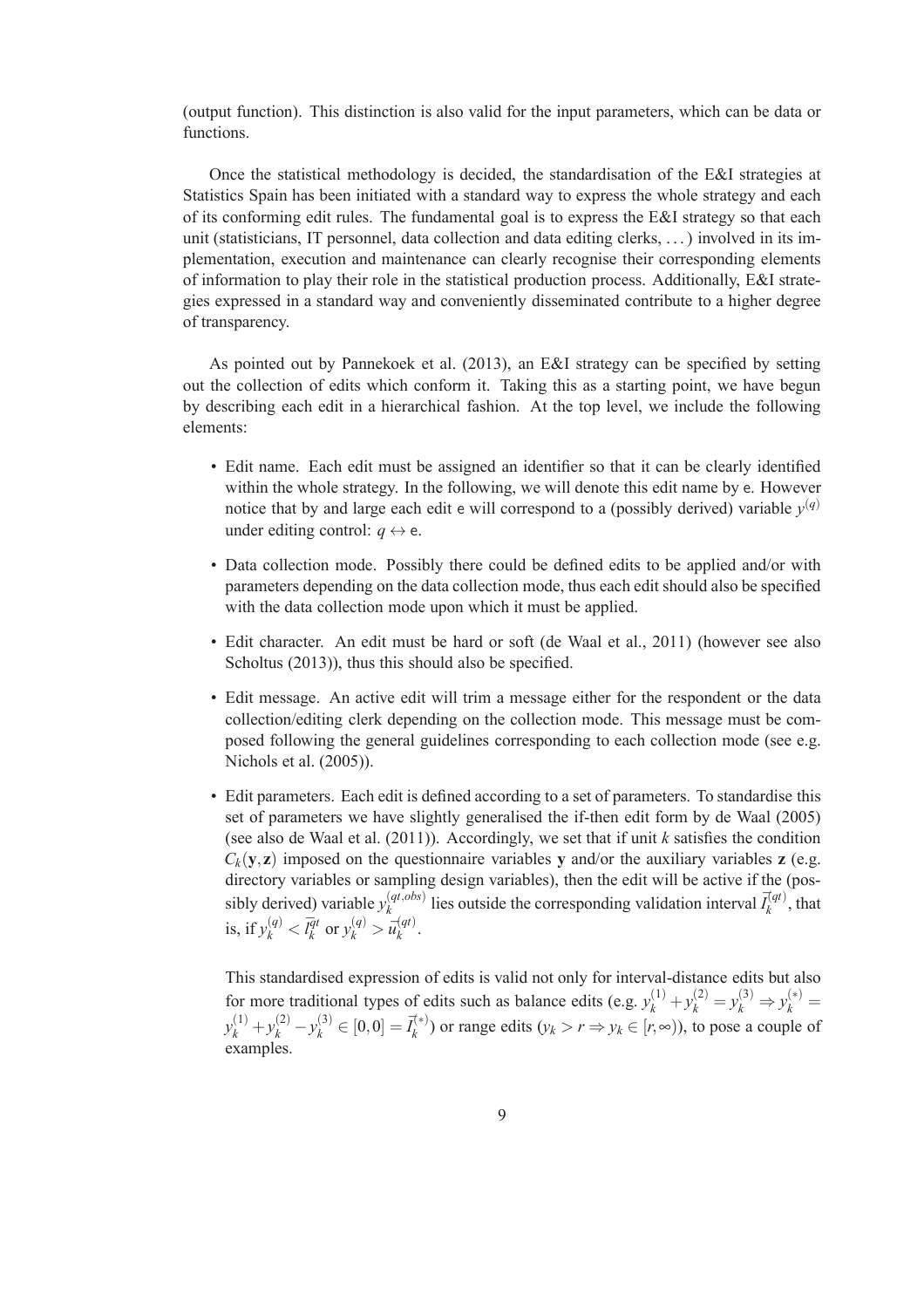This is only the top level and further development for a complete normalised specification of an E&I strategy is necessary. For example, it is advisable to develop a controlled vocabulary or a thesaurus of terms so that namespaces for the edit identifiers could be built in a standardised way. The same remark is valid either for the data collection mode (which requires an updateable classification of data collection modes) and for the edit character (hard, soft and any possible new option (Scholtus, 2013)).

So far, only this top level has been partially developed at Statistics Spain, which however allows the different units to identify their labour. IT personnel can recognise the ingredients to program the data collection software; data collection and data editing clerks have information enough either for the validation of the questionnaire values or for the possible respondent recontact; statisticians conducting the survey can use the parameters together with both responded and validated values to perform any kind of further analysis as well as monitoring and finetuning the strategy, and finally methodologists can refine the determination of the parameters of each edit without any further change on this scheme.

#### **4.1 The unit selection functions** UnitSel.StOpt

These are the functions obtained under the stochastic optimization approach to selective editing (Arbués et al., 2012, 2013). For their application in production we only need the optimal Lagrange multipliers  $\lambda_q^*$  for each variable  $y^{(q)}$  under editing control. Thus, once the values  $y_k^{(q,obs)}$  $h_k^{(q,obs)}$  have been collected, we can compute the measurement error conditional moments  $M_{kk}^{(q)}$ *kk* and construct the global score  $S_k = \sum_{q_k}^Q S_q$  $\frac{Q}{q=1} \lambda_q^* M_{kk}^{(q)}$ . Finally if  $S_k > 1$ , then unit *k* is selected and vice versa.

From the preceding paragraph we can easily deduce the descriptive elements of these functions. Firstly, the input data for each unit  $k$  is the collected questionnaire with the specific variable values  $y_k^{(q,obs)}$  $\frac{u_{k}}{k}$  under editing control. If these variables are derived from primary variables, then we assume that the input data contain also the derived values, that is, we compute them if necessary.

Secondly, as input parameters we need both the Lagrange multipliers  $\lambda_q^*$  (which are common for all units *k*, but change from one time period to the next) and the function to compute the conditional moments  $M_{kk}^{(q)}$  out of the collected values  $y_k^{(q,obs)}$  $\binom{(q,obs)}{k}$  and any other parameters. The computation of both the Lagrange multipliers and the conditional moments is implemented as independent functions. In the former case, only its output data is used in UnitSel.StOpt as input data parameters. In the latter case the moment computation function itself is used as an input function parameter in UnitSel.StOpt. We proceed this way to reach *referential transparency* (see e.g. van Roy and Haridi (2004)) so that if a change in the computation of  $\lambda_q^*$  and/or  $M_{kk}^{(q)}$ *kk* is introduced, the higher-level function UnitSel.StOpt does not need to be modified and just will incorporate the improved procedures. In particular, we are actually using the definition of  $M_{kk}^{(q)}$  derived from the observation-prediction model for continuous variables under the linear loss function (see Arbués et al. (2013)). In turn, as already pointed out, the computation of the Lagrange multipliers is still under study (Salvador and Salgado, 2014).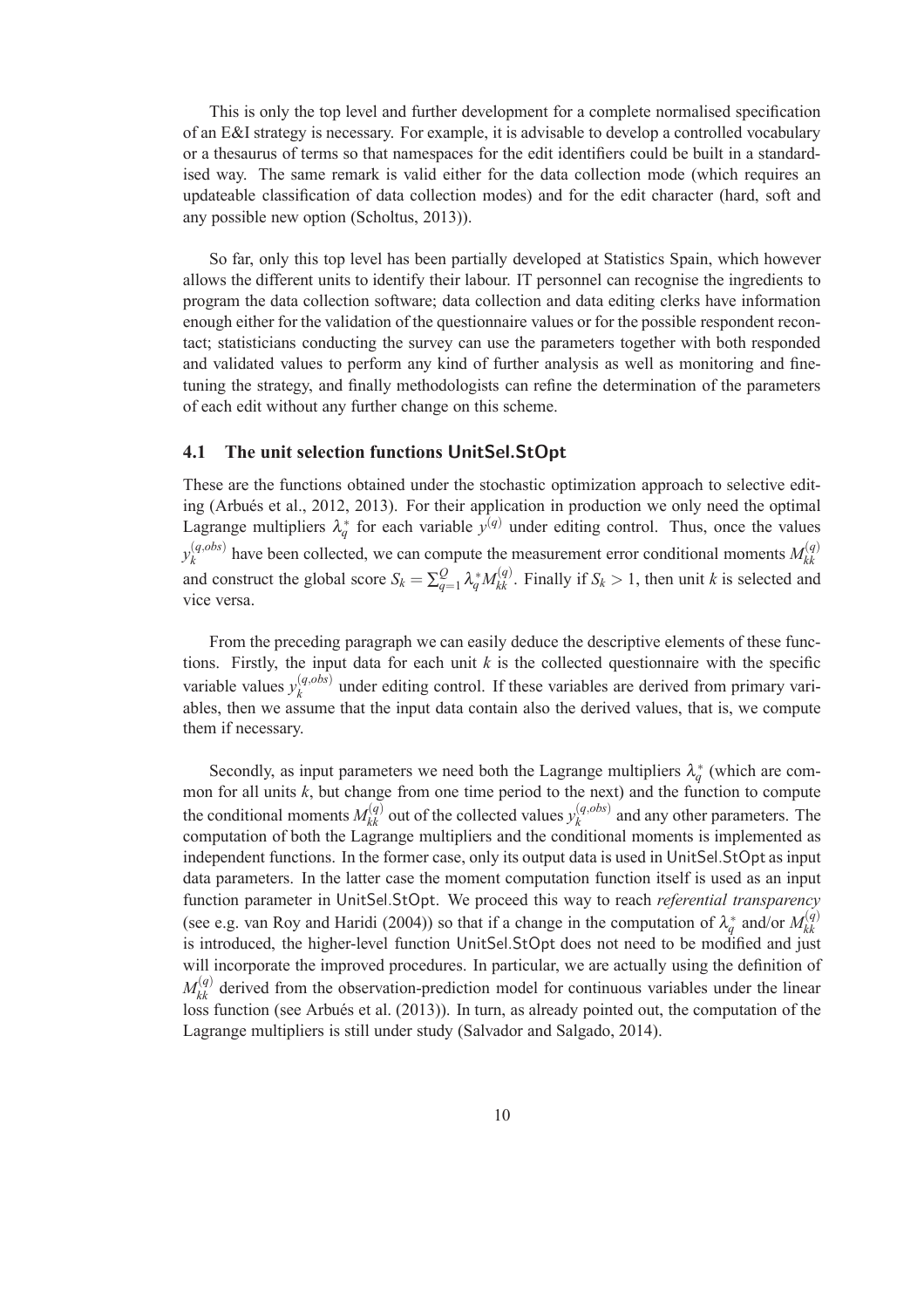Thirdly, as output data we obtain a binary variable  $I_k^e \in \{0, 1\}$  flagging whether the unit *k* has been selected or not. Fourthly, as a metric of the process we keep the weighted local scores  $s_k^{(q)} = \lambda_q^* \cdot M_{kk}^{(q)}$  and the global score  $S_k$ .

Finally as a description of the process we can specify the following steps:

- 1. Compute the moments  $M_{kk}^{(q)}$  out of the input data and using the input function parameter.
- 2. Compute the weighted local scores  $s_k^{(q)} = \lambda_q^* \cdot M_{kk}^{(q)}$  out of the previously computed moments and the input data parameters.
- 3. Compute the global score  $S_k = \sum_{q=1}^{k} S_q$  $Q_{q=1} s_k^{(q)}$ *k* .
- 4. If  $S_k > 1$ , then we set  $I_k^e = 1$ ; otherwise, we set  $I_k^e = 0$ .

#### **4.2 Interval-distance functions based on time series functions**

While a numeric algorithm for the computation of the optimal Lagrange multipliers is under construction, we make use of interval-distance edits based on time series. The main idea is to exploit historical data of the survey using time series techniques to assign an interval  $I_k^{(q)}$  $\binom{q}{k}$ , a distance type  $d_k^{(q)}$  $a_k^{(q)}$  and a threshold value  $t_k^{(q)}$  $k_k^{(q)}$  to each unit *k* and the variable  $y^{(q)}$  under control. Then, if  $d_k^{(q)}$  $\mathcal{L}_{k}^{(q)}(\mathcal{Y}_{k}^{(q,obs)})$  $\binom{(q,obs)}{k}, I_k^{(q)}$  $t_k^{(q)}$  >  $t_k^{(q)}$  $\binom{q}{k}$ , unit *k* is selected.

As input data for each unit *k* we take the collected value  $y_k^{(q, obs)}$  $\kappa^{(q,obs)}$  of the specific variable under editing control. If this variable is derived from primary variables, then we assume that the input data contain also the derived value, that is, we compute it if necessary.

Secondly, as input data parameters we need the interval  $I_k^{(q)}$  $a_k^{(q)}$ , the distance type  $d_k^{(q)}$  $\binom{q}{k}$  and the threshold value  $t_k^{(q)}$  $k_k^{(q)}$ . Again, the computation of these quantities is implemented as independent functions to reach referential transparency. See López-Ureña et al. (2014) for a concrete example of computation of these values based on time series. As input function parameter we make use of the geometric distance  $d_2$  between a point value and an interval.

Thirdly, as output data we obtain a binary variable  $I_k^e \in \{0, 1\}$  flagging whether the unit *k* has been selected or not. Fourthly, as a metric of the process we keep the synthetic interval  $\vec{I}_k^{(q)}$ *k* (see below) and the geometric distance  $d_k^e$  $\chi_k^{\text{e}}$  between the value  $y_k^{(q,obs)}$  $\binom{q,obs}{k}$  and the synthetic interval  $\vec{I_k^{(q)}}$ *k* .

Finally as a description of the process we can specify the following steps:

- 1. Compute the synthetic interval  $\bar{I}_k^{(q)}$  $\chi_k^{(q)}$  out of the input data parameters as follows.
	- If  $d_k^{(q)} = 1$ , then  $\bar{I}_k^{(q)} = I_k^{(q)}$  $\frac{f(Y)}{k}$ . In these cases, the thresholds are irrelevant.
	- If  $d_k^{(q)} = 2$ , then  $\bar{I}_k^{(q)} = [l_k^{(q)} t_k^{(q)}]$  $u_k^{(q)}$ ,  $u_k^{(q)} + t_k^{(q)}$  $\binom{(q)}{k}$ .
	- If  $d_k^{(q)} = 3$ , then  $\bar{I}_k^{(q)} = [l_k^{(q)} t_k^{(q)}]$  $\chi_k^{(q)} \cdot (u_k^{(q)} - l_k^{(q)})$  $u_k^{(q)}$ ,  $u_k^{(q)}$  +  $t_k^{(q)}$  $\chi_k^{(q)} \cdot (u_k^{(q)} - l_k^{(q)})$  ${k^{(q)}}$ ].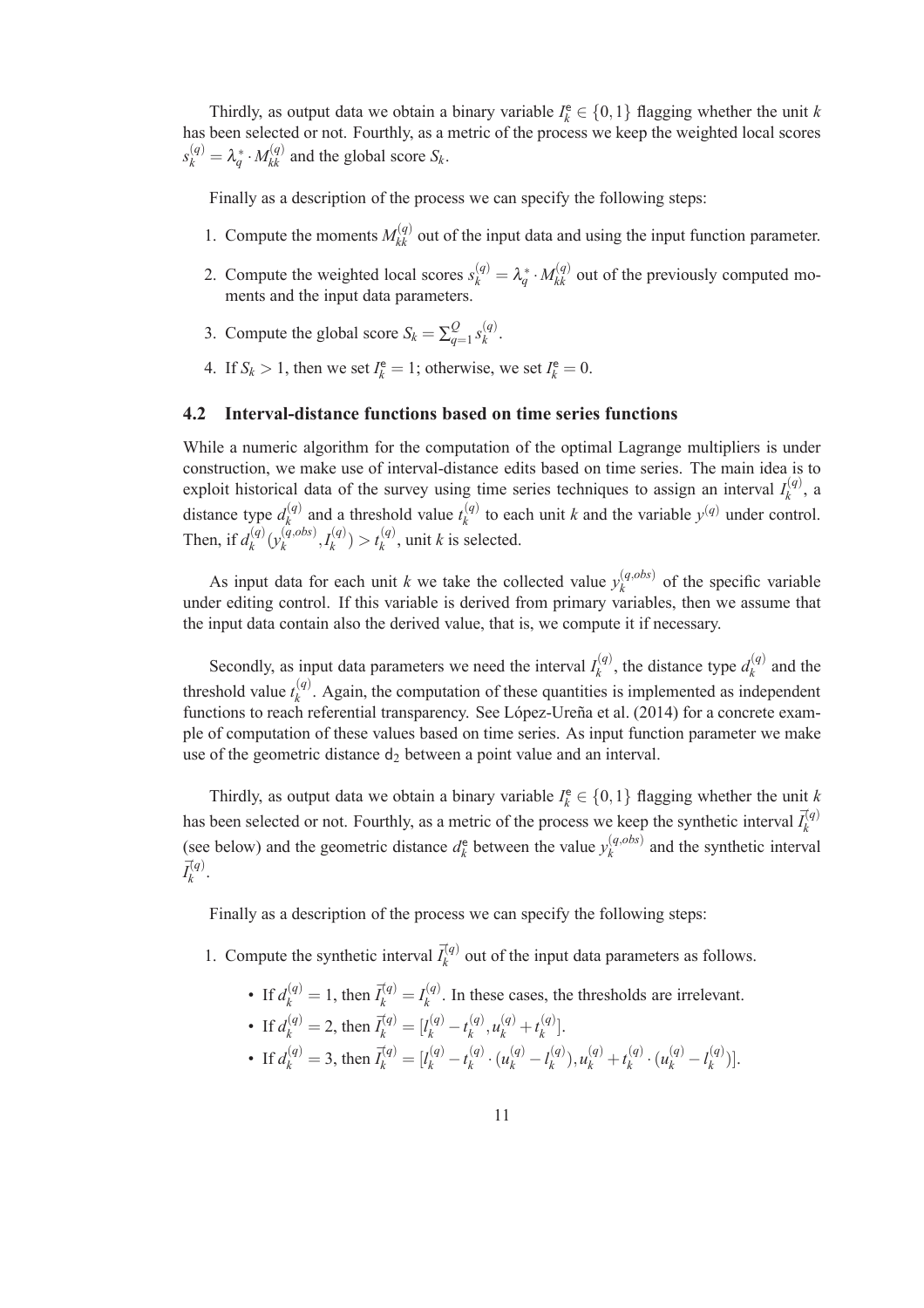- 2. Compute the geometric distance  $d_k^e = d_2(y_k^{(q, obs)})$  $\bar{I}_k^{(q,obs)}$ ,  $\bar{I}_k^{(q)}$  $\binom{n(q)}{k}$  for the variable  $y^{(q)}$  in the input data using the input function parameter  $d_2$ .
- 3. If  $d_k^{(q)} > 0$ , then we set  $I_k^e = 1$ ; otherwise, we set  $I_k^e = 0$ .

#### **4.3 The unit selection functions** UnitSel.ComOpt

Finally, the selection of units exploiting the cross-sectional information under the combinatorial optimization approach is implemented in the UnitSel.ComOpt functions. As pointed out above, in practice we find it more convenient to use a prioritization of units rather than a direct selection (see Arbués et al. (2013) for a wider discussion). This prioritization is carried out in each disjoint domain  $s_i$  of the sample. The partition  $s = \bigcup_i s_i$  is chosen as part of the design of the E&I strategy, thus it will work as an input in the execution of the function.

Once we have the prioritization of units within the domain  $s_i \ni k$ , given the number of units to edit  $N_i^{ed}$  within this domain, unit *k* will be selected if its position  $p_{ki}$  in the prioritization satisfies  $p_{ki} \leq N_i^{ed}$ . The computation of  $N_i^{ed}$  and the prioritization of units are implemented as independent functions to achieve referential transparency. The former function implements an allocation algorithm such as that depicted by López-Ureña et al.  $(2014)$ . The latter implements the combinatorial optimization approach, thus it contains the specification of the conditional moment computation and of an infeasibility function (see López-Ureña et al. (2014) for details).

Thus as input data we take the identifying label *k* of the unit. As input parameters we take the prioritization of units and the number of units to edit  $N_i^{ed}$  within the domain  $s_i \ni k$ . As output data we obtain a binary variable  $I_k^e \in \{0,1\}$  flagging whether the unit *k* has been selected or not. As a metric of the process we keep the ordinal position  $p_{ki}$  and  $N_i^{ed}$ .

Finally as a description of the process we can specify the following steps:

1. If  $p_{ki} \le N_i^{ed}$ , then we set  $I_k^e = 1$ ; otherwise, we set  $I_k^e = 0$ .

# **5 Conclusions**

Upon the need for streamlining the statistical production process we draw as main conclusions from our experience in the standardisation of E&I strategies across surveys at Statistics Spain the following.

Firstly, the notion of statistical production function seems to us crucial to bring together the top-down view of standards such as the GSBPM and the GSIM and the day-to-day tasks conforming this process. This notion does not only provide a neat structure for the production process but also, under an appropriate hierarchy of functions, makes it possible to bring in referential transparency to the organization of the production process at a statistical office. This reinforces the concept of reusability of the production functions, thus optimising them.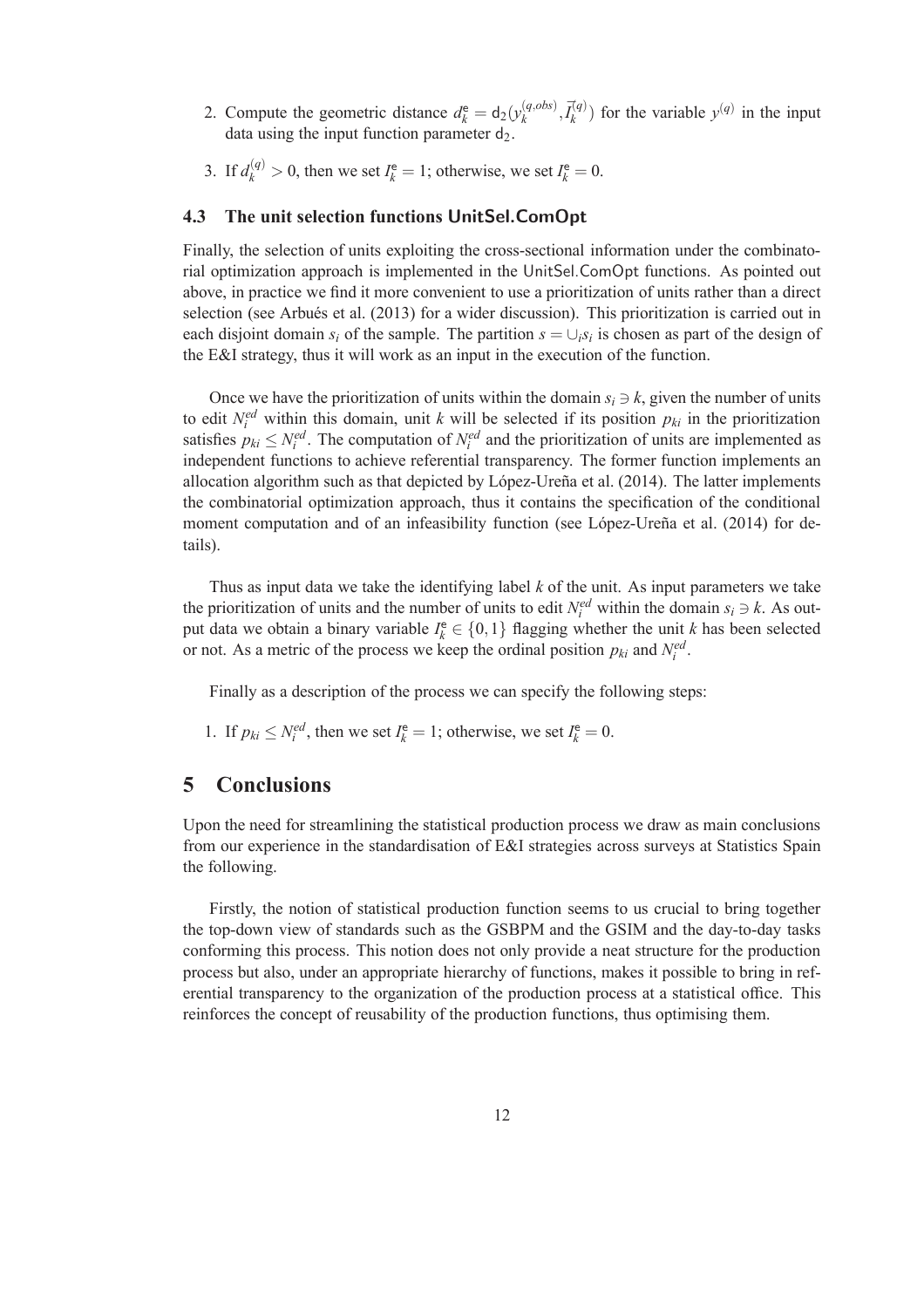Secondly, the different statistical production processes across different statistical offices should follow the same international standards so that the preceding notion of statistical production function becomes even more useful. Regarding the editing phase within the realm of the European Statistical System, the generic EDIMBUS E&I strategy stands as the first landmark for business statistics.

However, this generic strategy does not make use of the notion of statistical production function and does not include the phase of editing during data collection. We have proposed a slightly extended generic E&I strategy which includes both (see figure 2). Besides, this extended generic strategy identifies each production function by parameterising the whole strategy through the number  $n_{col}$  of already collected questionnaires, the number  $n_{cyc}^{(k)}$  of editing cycles which unit *k* has already undergone and the number *ncyc* of editing cycles which the whole sample has already undergone. This generic strategy also makes explicit whether each function is applied on a single unit or on the whole sample.

Also, the EDIMBUS strategy was proposed for business statistics, i.e. to edit and impute quantitative variables. Our proposed extension is also valid for household surveys provided that adequate unit selection functions are constructed. This would imply that selective and macro editing could be applied also to qualitative variables. In this line of thoughts, the optimization approach to selective editing (Arbués et al., 2013), which makes use of statistical models, appears as a versatile tool. By the current analysis under work we can claim that the use of logistic models offers this theoretical possibility. However more research is needed to adapt this theoretical possibility to actual production conditions.

Next, the preceding proposed generic strategy is only the very first step in the complete standardisation of the editing phase. Most work remains to be done. Partially this is intended to be so. We have taken just a few minimal decisions regarding the top-level functions. Proceeding like this will allow us to adapt our production process to future international standards about the definition of statistical production functions and their flow (see Informal Task Force on Metadata Flows (2013) for a first proposal to conjugate both the GSBPM and the GSIM).

As a consequence of this whole approach, the need appears to construct a library of reusable and exchangeable production functions for the different steps of the statistical production process and of its editing phase, in particular. In this sense, at Statistics Spain we have concentrated upon the construction of unit selection functions, so that the resource consumption is optimized. Three of these functions for quantitative variables have been presented in this paper at their top descriptive level (methodological details can be found in (Arbués et al., 2013; López-Ureña et al., 2013, 2014)).

From a more general viewpoint, we are aware of the increasing degree of integration of functions in the statistical production process. Thus, despite the fact that we have provided just a high-level description of the generic extended strategy and of the unit selection functions, there remains to integrate them into a higher level which includes other aspects of the statistical production as the data entry into the system and the design of the data collection instrument. For example, the generic function EditColl in figure 2 is taking into account only the editing aspects of the production process but it is equally important how this function is implemented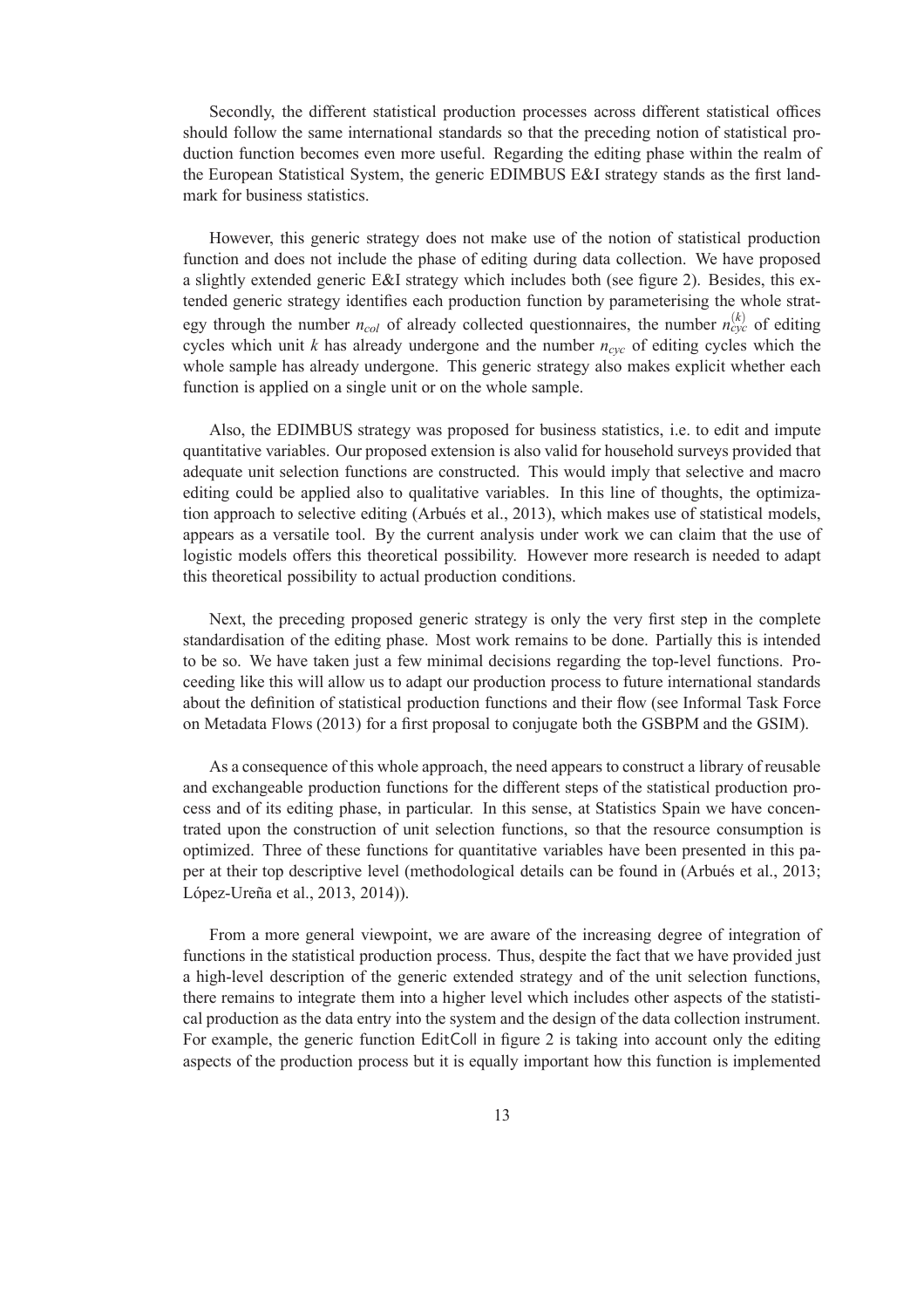in conjunction with the data entry into the system. Thus, a higher-level function is required to aggregate and describe all these complementary aspects.

In the other extreme, the generic extended strategy in figure 2 is posed as a model. That is, in more realistic conditions it could be necessary to introduce modifications in the strategy to accommodate the peculiarities of the actual production process. For example, consider a short-term business statistics with a tight dissemination calendar. Consider a situation in which a highly influential unit responds late with very short time for the survey conductor to apply the same sequence of functions after EditColl as in the rest of units. This suggests the introduction of a new parameter regarding the calendar time so that the appropriate choice of functions for each unit at each instant of time can be taken. In this sense, the generic extended strategy is proposed with versatility enough as to accommodate this sort of contingencies.

To wrap up, we support the view that the standardisation of the statistical production process and in particular of the editing phase is more efficiently undergone using the notion of statistical production function, which in the appropriate workflow instantiates an E&I strategy. Besides, the integration of different production functions points towards the inclusion of editing during collection in the design these strategies. We propose an extension of the generic EDIMBUS strategy to include this phase and its formulation in terms of production functions. Awaiting an international standard for the expression of statistical production functions, we have developed just top-level descriptions and, so far, we have concentrated on unit selection functions to optimize resource consumption. More work is under way at Statistics Spain to consolidate this approach.

## **References**

- Arbués, I., González, M., and Revilla, P. (2012). A class of stochastic optimization problems with application to selective data editing. *Optimization* **61**, 265–286.
- Arbu´es, I., Revilla, P., and Salgado, D. (2013). An optimization approach to selective editing. *Journal of Official Statistics* **29**, 489–510.
- Biemer, P. and Lyberg, L. (2003). *Introduction to survey quality*. Wiley, New York.
- Camstra, A. and Renssen, R. Standard process steps based on standard methods as part of the business architecture. In Camstra, A. and Renssen, R. (eds.), *Proc. 58th World Statistical Congress* 2011, Session STS044, pp. 3061–3070.
- de Waal, T. (2005). Solving the error localization problem by means of vertex generation. *Survey Methodology* **29**, 71–79.
- de Waal, T. (2009). Statistical data editing. In Pfefferman, D. and Rao, C.R. (eds.), *Sample Surveys: Design, Methods and Applications*, pp. 187–214. North Holland, Amsterdam.
- de Waal, T., Pannekoek, J., and Scholtus, S. (2011). *Handbook of statistical data editing and imputation*. Wiley, New York.
- EDIMBUS (2007). *Recommended practices for editing and imputation in cross-sectional business surveys*. ISTAT and CBS and SFSO and EUROSTAT. Available at http://epp.eurostat.ec.europa.eu/portal/page/portal/quality/documents/RPM EDIMBUS.pdf.